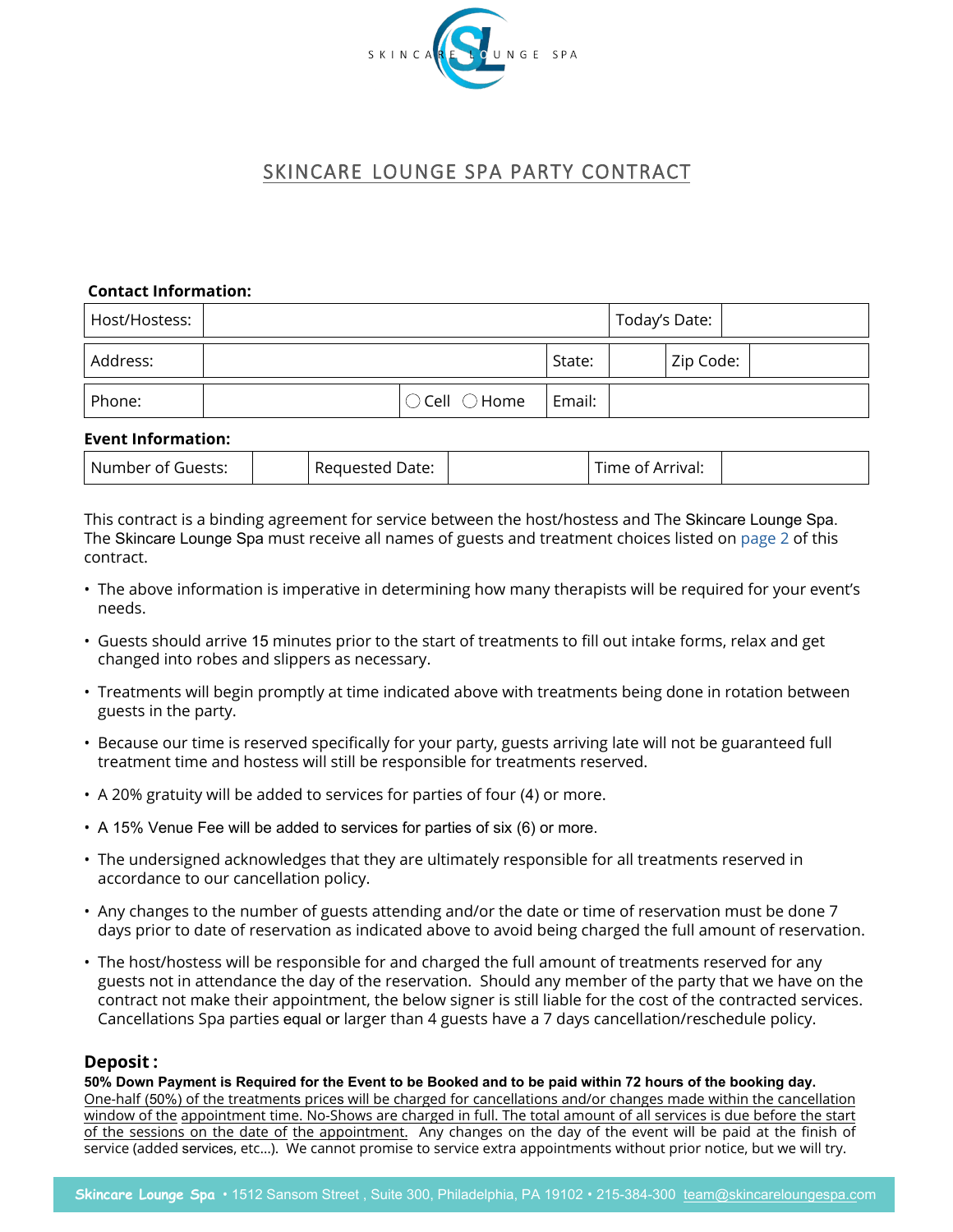# **SKINCARE LOUNGE SPA PARTY CONTRACT (cont.)**

#### <span id="page-1-0"></span>**Guest Information:**

Please list the names of members in the party, (or guest) that you wish to schedule that day. Also indicate their role in the party (Guest of Honor, Hostess, or guest) with their service preference and the time they need to be completed by if a specific order is a concern.

#### **Guest 1:**

| Name:    | Role:  |  |
|----------|--------|--|
| Service: | Phone: |  |

#### **Guest 2:**

| Name:    | Role:  |  |
|----------|--------|--|
| Service: | Phone: |  |

#### **Guest 3:**

| Name:    | Role:  |  |
|----------|--------|--|
| Service: | Phone: |  |

#### **Guest 4:**

| Name:    | Role:  |  |
|----------|--------|--|
| Service: | Phone: |  |

### **Guest 5:**

| Name:    | Role:  |  |
|----------|--------|--|
| Service: | Phone: |  |

#### **Guest 6:**

| Name:    | Role:  |  |
|----------|--------|--|
| Service: | Phone: |  |

#### **Guest 7:**

| Name:    | Role:  |  |
|----------|--------|--|
| Service: | Phone: |  |

#### **Guest 8:**

| Name:    | Role:  |  |
|----------|--------|--|
| Service: | Phone: |  |

#### **Guest 9:**

| Name:    | Role:  |  |
|----------|--------|--|
| Service: | Phone: |  |

### **Guest 10:**

| Name:    | Role:  |  |
|----------|--------|--|
| Service: | Phone: |  |

# **MAXIMUM GUESTS AT THIS MOMENT IS EIGHT (8) !**

Please contact The Skincare Lounge Spa :

Email: [team@skincareloungespa.co](mailto:relax%40thebodyserene.com?subject=Spa%20Party%20Request)m · Phone: 215-384-3000